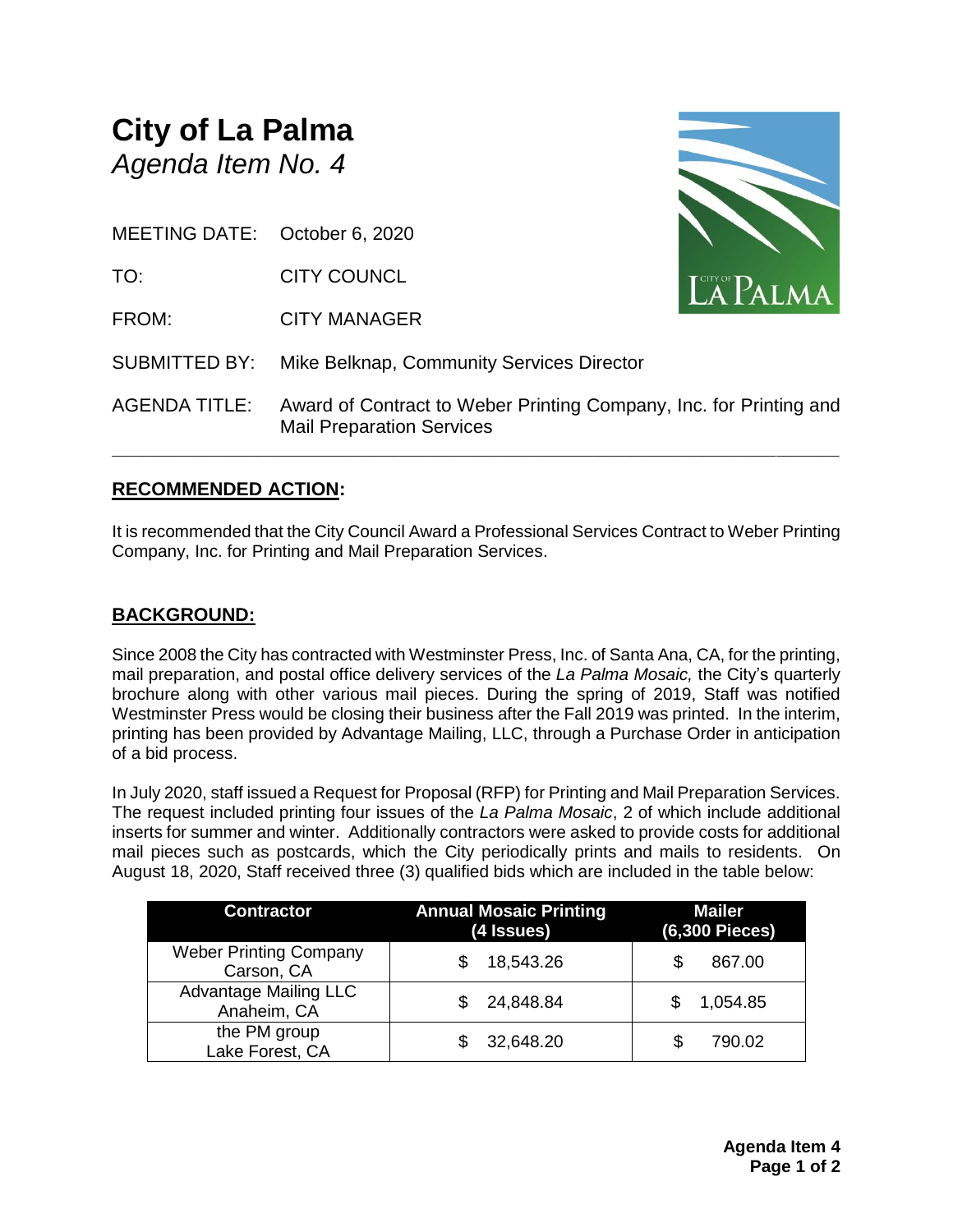After conducting reference checks, staff is recommending that the City Council award a Professional Services Agreement to Weber Printing Company, Inc. of Carson, CA, for printing and mailing preparation services based on the work experience, quality of work as stated by their references, and lowest responsible bid.

The initial term of the agreement is for three years, ending on September 30, 2023, with two (2) one (1) year extensions possible, not to exceed a total contract period of five years. The contractor will be eligible for an adjustment to its rates for the extension period beginning October 1, 2023, and October 1, 2024, by a percentage equal to the percentage change in the Los Angeles-Long Beach-Anaheim Consumer Price Index as of September 1 for the prior twelve month period for the initial agreement and the prior twelve month period for the additional oneyear contract extension. On October 1, beginning in 2023, contractor shall be eligible to submit a rate adjustment request notifying the City of the applicable CPI change.

## **FISCAL IMPACT:**

The FY 20/21 budget includes printing of the La Palma Mosaic in the amount \$25,000.00 (001- 320-6540-000000). Additionally adequate funding for various mailers has been included in the FY 20/21 budget in various accounts in the combined amount of \$10,800.00 (001-310-6540- 00000; 001-340-6540-00000; 001-110-6540-000000; 001-120-6540-00000). Staff is recommending an Agreement in an amount not to exceed \$30,000 annually.

**APPROVED:**

Department Director Financial Consultant City Manager

Attachment: 1. Professional Services Agreement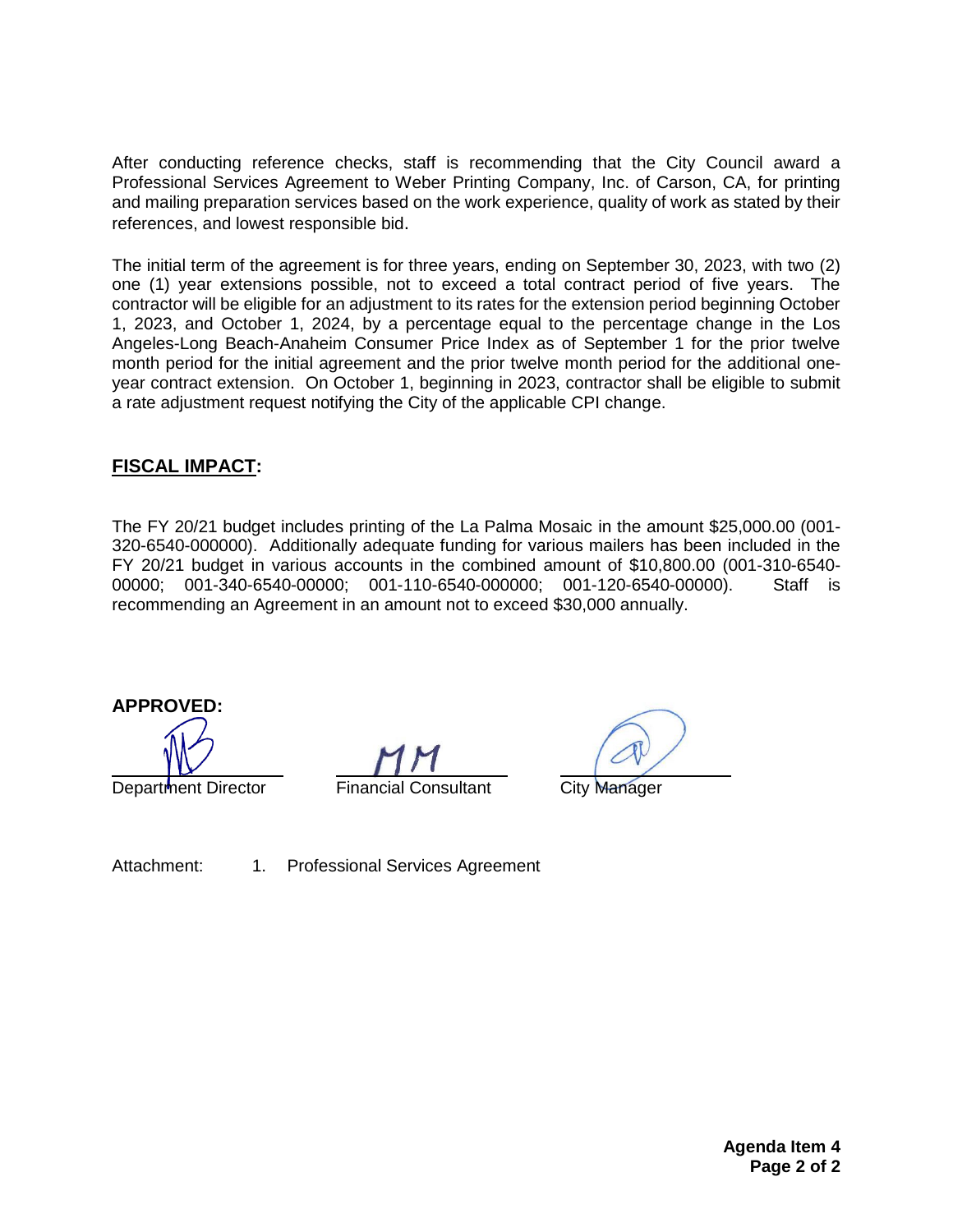

#### **PROFESSIONAL SERVICES AGREEMENT**

THIS AGREEMENT FOR the CONSULTANT SERVICES (hereinafter, the "Agreement"), entered into as of November 1, 2020, by and between the CITY OF LA PALMA, a municipal corporation (hereinafter, the "City"), and Weber Printing Company, Inc., (hereinafter, the "Consultant" or "Contractor"). The Consultant and the City are hereafter together referred to as the "Parties" and each individually as a "Party."

#### **RECITALS**

A. The City requires the services of, and desires to retain, a consultant to perform the services set forth and described in the Scope of Work attached hereto as Exhibit "A" and incorporated herein by this reference (hereinafter, the "Consultant Services").

B. By virtue of the Consultant's expertise, experience and background, the Consultant is qualified to perform the Consultant Services for and on behalf of the City.

C. The City and the Consultant mutually desire to enter into this Agreement for the provision of the Consultant Services by the Consultant for and on behalf of the City, in accordance with the terms and conditions set forth herein.

#### **EXECUTORY AGREEMENTS**

NOW, THEREFORE, in consideration of the facts recited above and the covenants, conditions and promises contained herein, the City and the Consultant mutually agree as follows:

#### **SECTION ONE: RETENTION AND DUTIES OF CONSULTANT**

1.1 The City hereby retains the Consultant, and the Consultant accepts this retention from the City, to perform the Consultant Services as set forth in the Scope of Work attached hereto as Exhibit "A" through September 30, 2023, with options for two (2), one (1) year extensions. The total contract term, with extensions, is not to exceed five (5) years, starting from November 1, 2020.

1.2 The Consultant shall perform all services set forth in the Scope of Work in a competent and professional manner, and shall complete all such work, and each component thereof, within the time periods set forth in the Scope of Work.

1.3 In the performance of the Consultant Services, the Consultant shall report to and receive instructions from the Community Services Director of the City. Tasks or services other than those specifically described in the Scope of Work shall not be performed without the prior written approval of the Community Services Director. If the City changes the scope of the Consultant Services to be performed by the Consultant, or if the Consultant is requested to perform services not specifically described in the Scope of Work, the Consultant shall perform such services as are necessary to complete the work, and compensation for the work performed shall be paid by the City in accordance with the Budget and Fee Schedule attached hereto as Exhibit "B" and incorporated herein by this reference, or as otherwise may be agreed in writing by the City and the Consultant.

1.4 The Consultant shall not subcontract the performance of any of the Consultant Services without the prior written approval of the City.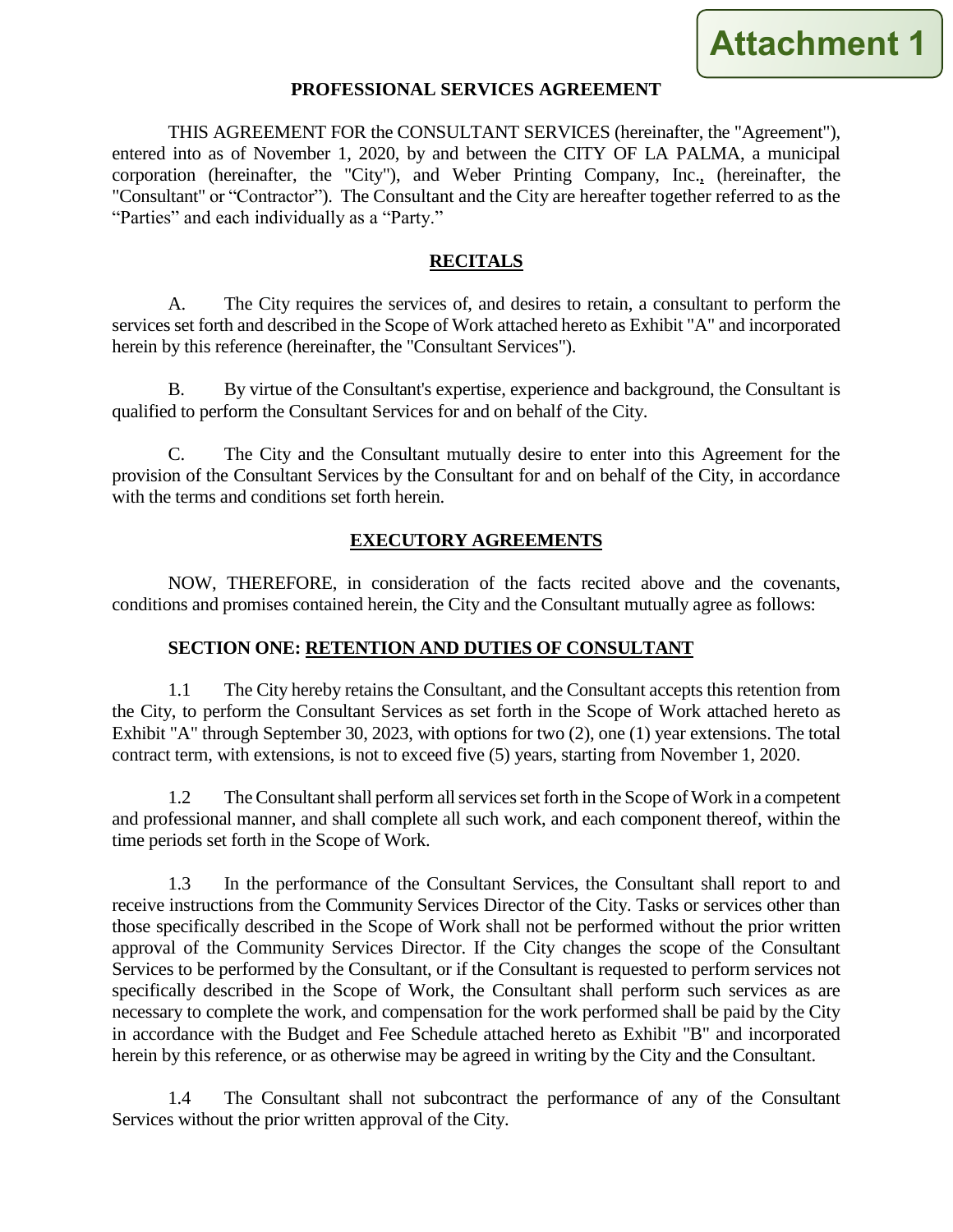1.5 All data, studies, drawings, plans, maps, reports and other documents shall, upon payment in full for the Consultant Services, be furnished to and become the property of the City, without restriction or limitation upon their use.

1.6 The Consultant agrees that the following person shall be the project manager on behalf of the Consultant under this Agreement, and shall be principally responsible for performing the Consultant Services:

#### Steven Weber, Vice President

Notwithstanding the foregoing, the parties acknowledge that persons other than the above designated project manager of the Consultant may perform tasks or services under this Agreement if the performance of such tasks or services is under the supervision and control of the Consultant's project manager. The Consultant shall not alter the assignment of the above-designated project manager without the prior written approval of the Community Services Director.

1.7 The City reserves and has the right and privileges, at its sole discretion and with or without cause at any time during the term of this Agreement, of suspending, canceling or terminating this Agreement or any work in connection with this Agreement. In the event of termination, all finished or unfinished data, studies, maps, reports, brochures, flyers and other items prepared by the Consultant shall become the property of the City, and the Consultant shall promptly deliver such items to the City. In the event of termination, the City shall pay the Consultant for all authorized services performed and for all authorized and invoiced expenses incurred up to the date of termination of this Agreement, on a time and materials basis in accordance with the Budget and Fee Schedule attached hereto as Exhibit "B". The Consultant may terminate the agreement without cause prior to September 30, 2023, with 90 days written notice.

## **SECTION TWO: COMPENSATION TO CONSULTANT**

2.1 The City shall pay to the Consultant for the performance of the Consultant Services compensation in accordance with the Budget and Fee Schedule attached hereto as Exhibit "B" in an amount not to exceed \$30,000 annually.

2.2 The Consultant shall invoice the City on a monthly basis for all work performed by the Consultant under this Agreement. Invoices shall include billings for all charges, including authorized direct costs incurred by the Consultant during the month covered by the invoice. All charges for labor or professional services shall describe with specificity the services rendered and shall set forth the number of hours worked and hourly rates in accordance with the Budget and Fee Schedule. Within thirty (30) days of receipt of an invoice, and upon determination by the City that the invoice is in order and that the Consultant has performed all requested or required services in a timely and competent manner, the City shall pay such invoice.

2.3 The Consultant shall maintain records on all servicesfor and charges to the City under this Agreement for a period of not less than twenty-four (24) months after the completion or termination of this Agreement, and make such records available for review and audit if requested by the City at any time during the term, or within twenty-four (24) months of the completion or termination, of this Agreement.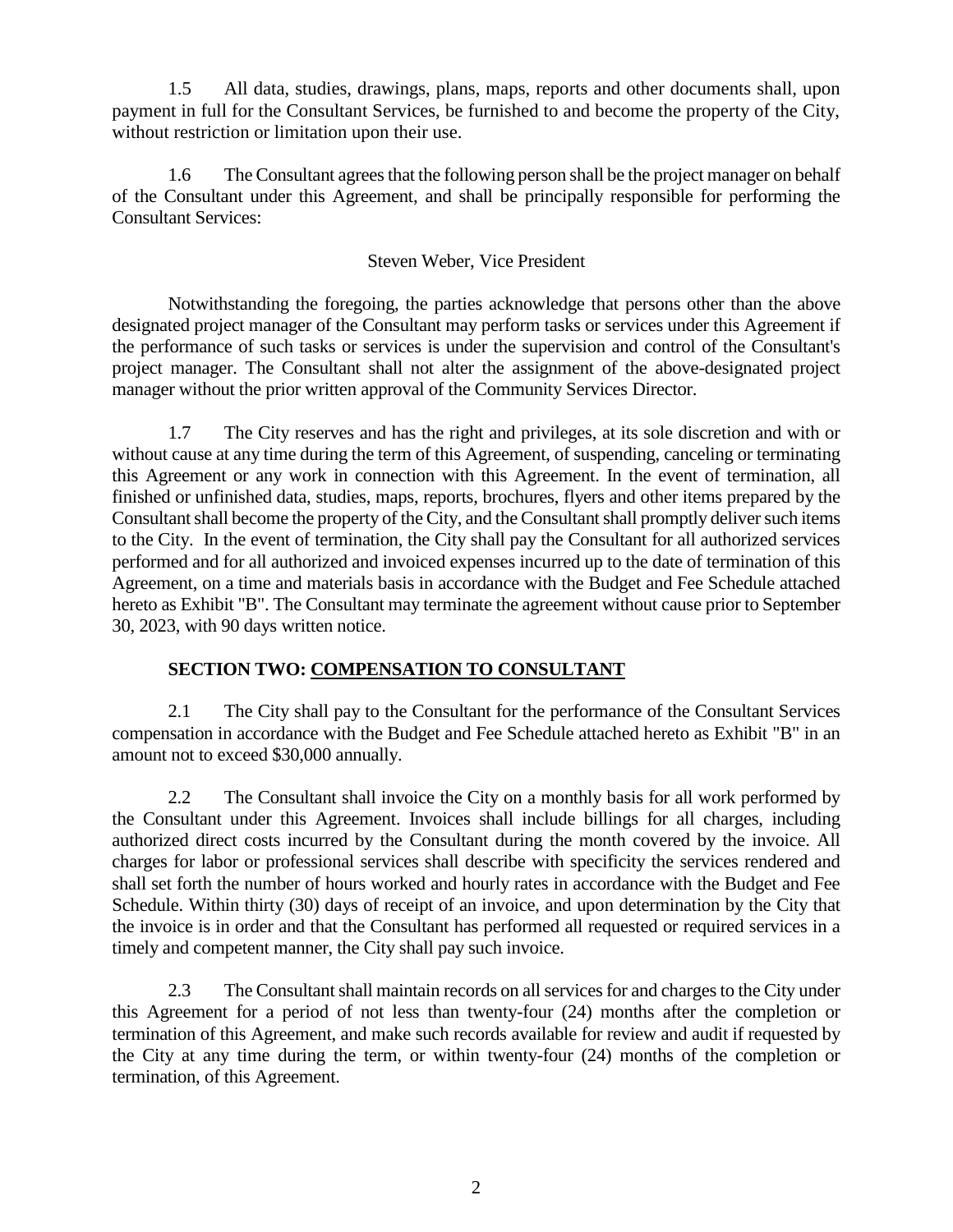#### **SECTION THREE: LEGAL RESPONSIBILITIES**

3.1 The Consultant shall keep fully informed of all Federal and State laws and regional, county and municipal ordinances and regulations which may in any manner affect those employed by the Consultant or the performance by the Consultant of any tasks or services for or on behalf of the City. The Consultant shall at all times observe and comply with all such laws, ordinances and regulations, and shall be responsible for the compliance therewith of all work and services performed by the Consultant by or on behalf of the City.

3.2 The Consultant is retained as an independent contractor only, for the sole purpose of rendering those professional services set forth in Exhibit "A" hereto or otherwise requested by the City, and is not an employee of the City. The City shall have the right to control the Consultant only as to results of the Consultant's services rendered pursuant to this Agreement, and the City shall not have the right to control the means by which the Consultant accomplishes the services performed under this Agreement.

3.3 The Consultant shall not discriminate against any employee or applicant for employment because of race, religion, sex, age, marital status or national origin.

3.4 All proprietary information developed by the Consultant in connection with, or resulting from, this Agreement, including but not limited to inventions, discoveries, improvements, copyrights, patents, maps, reports, textual material or software programs, shall be the sole and exclusive property of the City. The Consultant agrees that the compensation to be paid pursuant to this Agreement includes adequate and sufficient compensation for any proprietary information developed in connection with or resulting from the performance of the Consultant Services under this Agreement. The Consultant further understands and agrees that full disclosure of all proprietary information developed in connection with, or resulting from, the performance of services by the Consultant under this Agreement shall be made to the City, and that the Consultant shall do all things necessary and proper to perfect and maintain ownership of such proprietary information by the City.

3.5 The Consultant agrees to perform all work to the reasonable satisfaction of the City. If the services performed under this Agreement are not satisfactory, the City has the right to take appropriate action, including but not limited to: (1) meeting with the Consultant, its agents or subcontractors to review the quality of the work and resolve matters of concern; (2) requiring the Consultant to have the work repeated at no additional fee until it is satisfactory; (3) withholding payment of City's compensation to the Consultant for any unsatisfactory work performed; (4) terminating this Agreement.

3.6 The Consultant shall assume all costs arising from the use of patented or copyrighted materials, including but not limited to equipment, devices, processes, and software programs, used or incorporated in the services or work performed by the Consultant under this Agreement. The Consultant shall indemnify, defend and hold the City harmless from any and all suits, actions or proceedings of every nature for or on account of the use of any patented or copyrighted materials.

3.7 Any time period specified in this Agreement for performance of services shall be extended because of any delays due to unforeseeable causes beyond the control and without the fault or negligence of the City or the Consultant, including, but not restricted to, acts of God or of the public enemy, unusually severe weather, fires, earthquakes, floods, epidemics, quarantine restrictions, riots, strikes, freight embargoes, wars, litigation, and/or acts of any governmental agency, including the City, if the delaying Party shall within ten (10) days of the commencement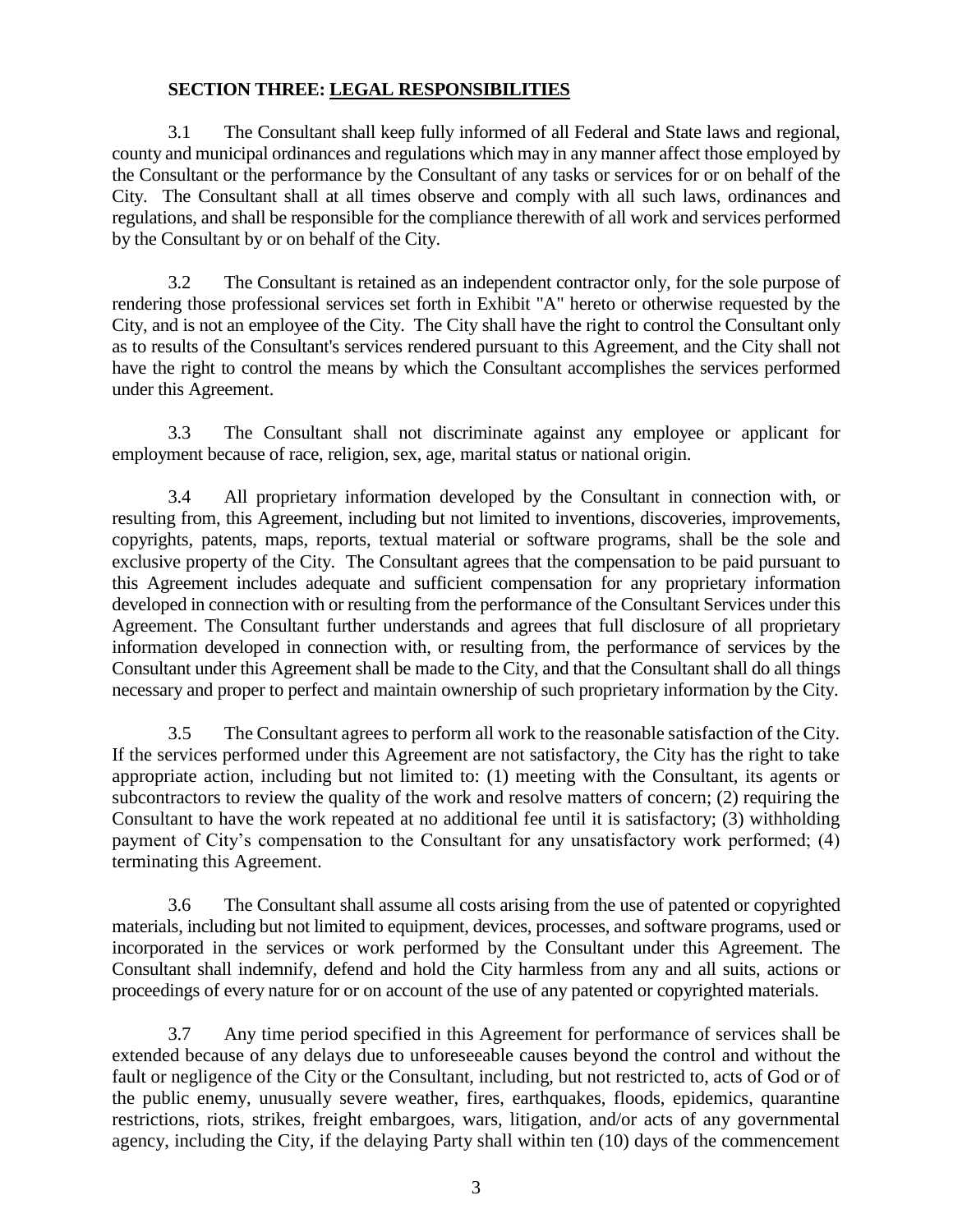of such delay notify the other Party in writing of the causes of the delay. If the Consultant is the delaying Party, the City shall ascertain the facts and the extent of delay, and extend the time for performing the services for the period of the enforced delay when and if in the judgment of the City such delay is justified. The City's determination shall be final and conclusive upon the parties to this Agreement. In no event shall the Consultant be entitled to recover damages against the City for any delay in the performance of this Agreement, however caused. The Consultant's sole remedy shall be extension of this Agreement pursuant to this section.

3.8 The parties mutually acknowledge that the CITY has retained the CONSULTANT to perform the tasks and services set forth in this Agreement based upon the special skills, expertise and experience of the CONSULTANT. Accordingly, in performing the tasks and services under this Agreement, the CONSULTANT shall use the skill and care that a highly specialized professional with significant expertise in the field, would use under similar circumstances. Further, the parties mutually agree that, to the extent that the CONSULTANT retains sub-consultants or subcontractors to perform any portion of any of the tasks or services under this Agreement, the CONSULTANT has a duty to the CITY to ensure that the tasks and services performed by such sub-consultants and subcontractors meet the same highly specialized professional level, skill and expertise expected of the CONSULTANT.

3.8.1 Except as set forth in subdivision 3.8.2, the CONSULTANT shall indemnify, defend (with legal counsel acceptable to the CITY) and hold harmless the CITY, its officials, officers and employees ("CITY Personnel") from and against any and all actions, suits, claims, demands, judgments, attorney fees, costs, damages to persons or property, losses, penalties, obligations, expenses or liabilities ("Claims") that may be asserted or claimed by any person or entity arising out of the CONSULTANT'S performance of any tasks or services for or on behalf of the CITY, whether or not there is concurrent active or passive negligence on the part of the CITY and/or any CITY Personnel, but excluding any Claims arising from the sole negligence or willful misconduct of the CITY or any CITY Personnel.

3.8.2 The provisions of this subdivision 3.8.2 apply only in the event that the CONSULTANT is a "design professional" within the meaning of the California Civic Code Section 2782.8(b). If the CONSULTANT is a "design professional" within the meaning of Section 2782.8(b), then notwithstanding subdivision 3.8.1 above, to the fullest extent permitted by law (including, without limitation, Civil Code Sections 2782 and 2782.6), the CONSULTANT shall defend (with legal counsel reasonably acceptable to the CITY), indemnify and hold harmless the CITY and CITY Personnel from and against any Claim that arises out of, pertains to, or relates to, directly or indirectly, in whole or in part, the negligence, recklessness, or willful misconduct of the CONSULTANT, any sub-consultant, subcontractor or any other person directly or indirectly employed by them, or any person that any of them control, arising out of the CONSULTANT's performance of any task or service for or on behalf of the CITY under this Agreement. Such obligations to defend, hold harmless and indemnify the CITY or any CITY Personnel, shall not apply to the extent that such Claims are caused in part by the sole active negligence or willful misconduct of the CITY or such CITY Personnel. To the extent the CONSULTANT has a duty to indemnify the CITY or any CITY Personnel under this subdivision (3.8.2), the CONSULTANT shall be responsible for all incidental and consequential damages resulting directly or indirectly, in whole or in part, from the CONSULTANT'S negligence, recklessness or willful misconduct.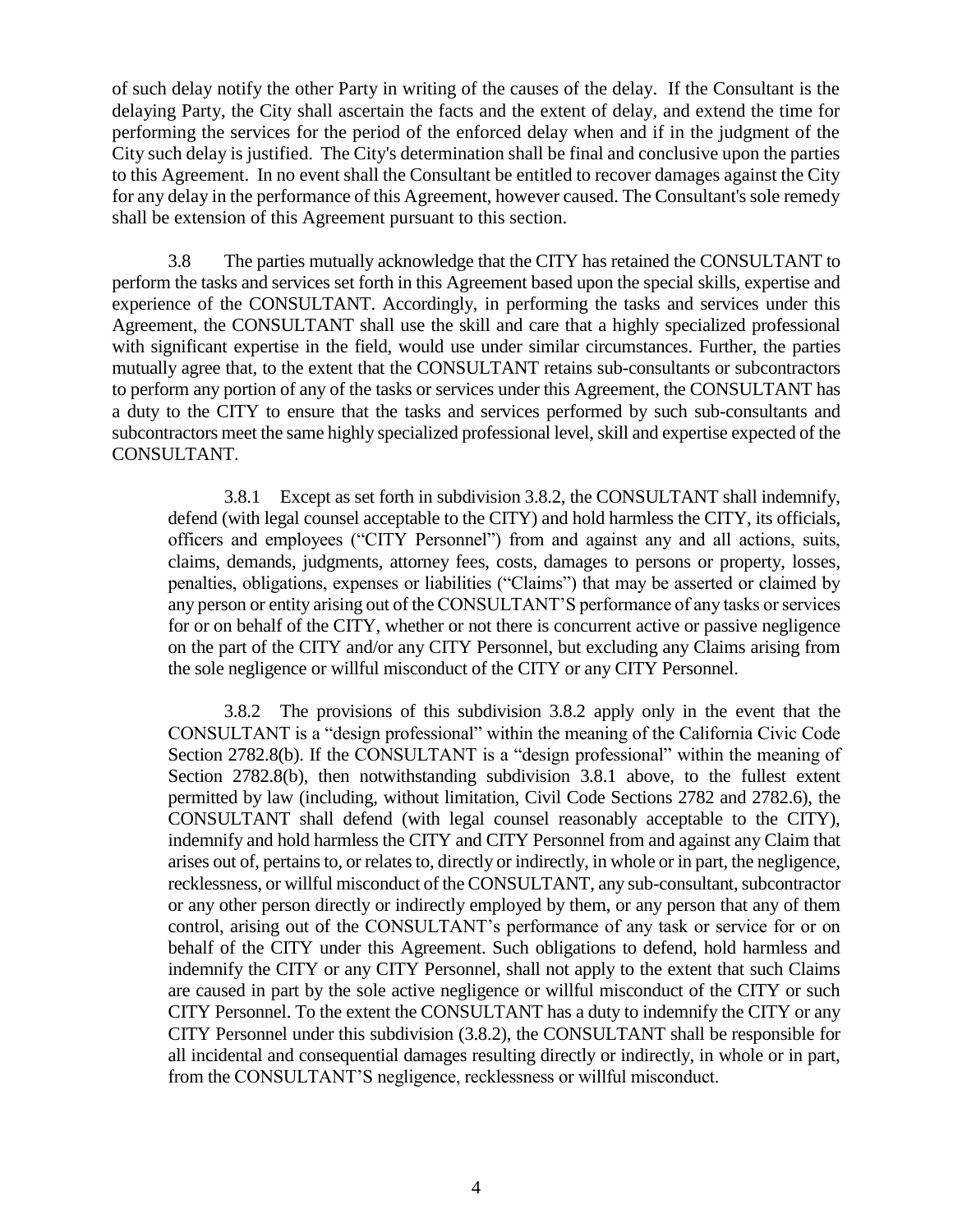3.9 The Consultant shall not commence the performance of any work or services under this Agreement until the Consultant has obtained all insurance required hereunder, nor shall the Consultant allow any subcontractor to commence services under its subcontract until all such insurance has been obtained by the subcontractor. The Consultant shall take out and maintain at all times during the performance of this Agreement the following policies of insurance:

3.9.1 Workers Compensation Insurance to cover its employees as required by law; and the Consultant shall require all subcontractors to provide such compensation insurance for all of the latter's employees. Each such policy of worker compensation insurance shall carry the following endorsements:

(a) "The insurer waives all rights of subrogation against THE CITY OF LA PALMA, its officers, officials, agents, employees and representatives."

(b) "This insurance policy shall not be canceled, limited or nonrenewed by the insurer until thirty (30) days after receipt by THE CITY OF LA PALMA of a written notice of such cancellation, limitation or reduction of coverage."

3.9.2 Comprehensive General Liability Insurance for bodily injury, death and property damage which may arise from the negligent performance of the Consultant, its employees, agents representatives, successors and assigns while performing work or services under this Agreement, in a minimum Combined Single Limit of \$1,000,000.

3.9.3 Comprehensive Automobile Liability Insurance, including owned, nonowned and hired automobiles, in a minimum Combined Single Limit of \$1,000,000 per occurrence for bodily injury, death and property damage.

Each such policy of insurance provided for in Paragraph 3.9.2 and 3.9.3 shall be in a form satisfactory to the City and shall contain the following endorsements:

(a) "THE CITY OF LA PALMA, its officers, officials, employees and representatives, are hereby declared to be additional insureds under the terms of this policy with respect to the operations and activities of the named insured at or from the premises of THE CITY OF LA PALMA described above."

(b) "This insurance policy shall not be canceled, limited or not renewed until thirty (30) days after receipt by THE CITY OF LA PALMA of a written notice of such cancellation, limitation or reduction of coverage."

(c) "This insurance policy is primary insurance and no insurance held or owned by the designated additional insureds shall be called upon or looked to cover a loss under said policy; THE CITY OF LA PALMA shall not be liable for the payment of premiums or assessments on this policy."

3.9.4 Professional Liability Insurance to protect the City from the Consultant's negligent acts, errors and omissions of a professional nature, with coverage in a minimum amount of \$1,000,000.

At least thirty (30) days prior to the expiration of any policy of insurance required under Paragraph 3.9.1, 3.9.2 or 3.9.3, a signed complete certificate of insurance, with all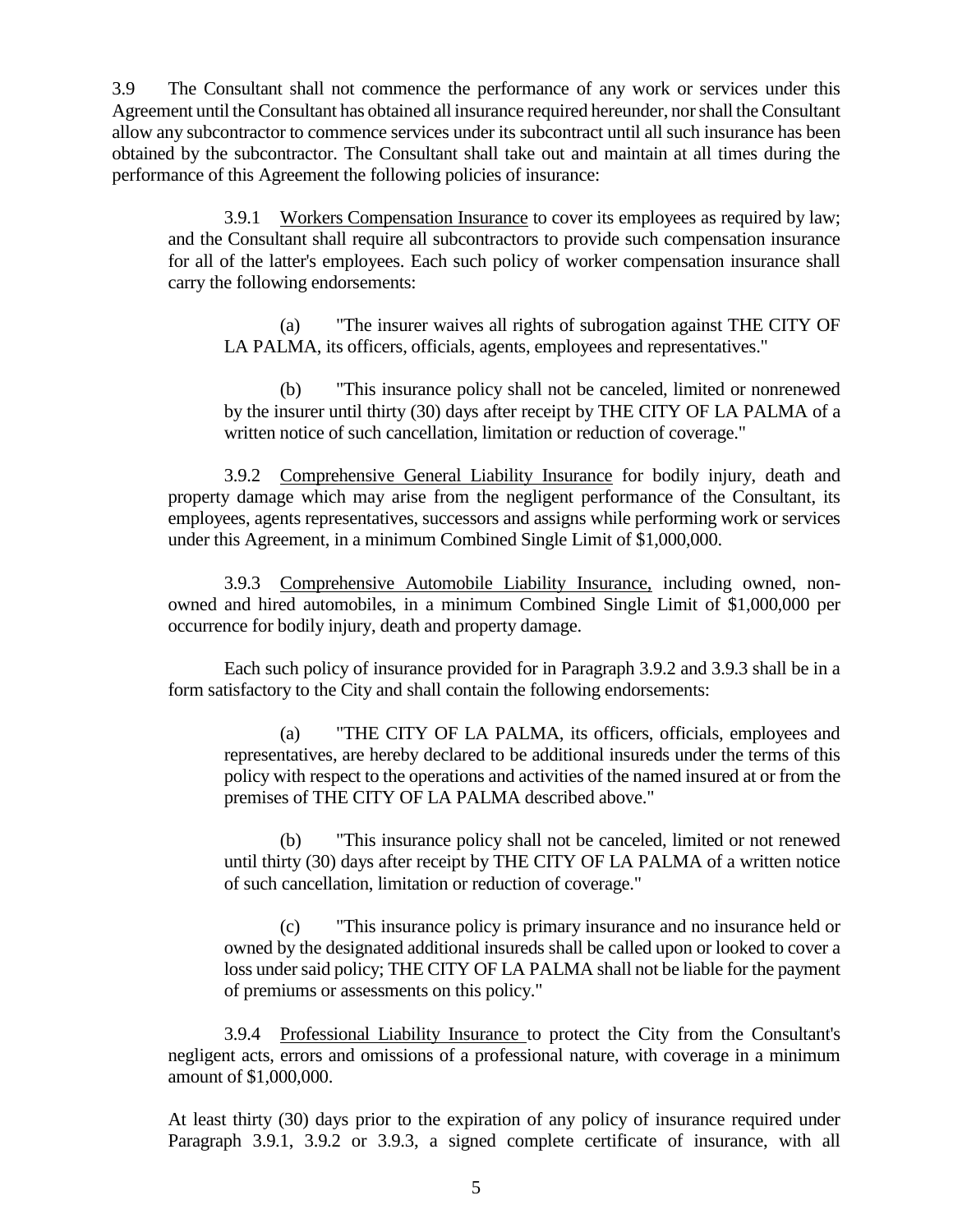endorsements provided herein, showing that such insurance coverage has been renewed or extended, shall be filed with the City.

3.10 The Consultant shall not assign or otherwise transfer any of its rights or obligations under this Agreement without the prior written consent of the City; and any such assignment or other transfer without such consent shall be void.

3.11 Except as the City may specify in writing, the Consultant shall have no authority, express or implied, to act on behalf of the City in any capacity whatsoever as an agent. This Agreement does not grant to the Consultant any authority, express or implied, to bind the City to any obligation whatsoever.

3.12 In the event any action is commenced by one Party to this Agreement against the other to enforce any of the rights or obligations arising from this Agreement, the prevailing Party in such action, in addition to any other relief and recovery ordered by the court, shall be entitled to recover all statutory costs, together with reasonable attorney's fees.

#### **SECTION FOUR: MISCELLANEOUS**

4.1 Notices: All notices, invoices or other instruments required or permitted to be given under this Agreement shall be served by personal delivery or deposited in a United States mail depository, postage prepaid, and addressed as follows:

| If to the City:       | City of La Palma                     |  |
|-----------------------|--------------------------------------|--|
|                       | <b>Community Services Department</b> |  |
|                       | Attn: Joseph Cisneros                |  |
|                       | 7821 Walker Street                   |  |
|                       | La Palma, California 90623           |  |
| If to the Consultant: | Weber Printing Co., Inc.             |  |
|                       | Steven Weber, Vice President         |  |
|                       | 1124 East Del Amo Blvd.              |  |
|                       | Carson, CA 90746                     |  |
|                       | stevew@weberprint.com                |  |
|                       | (310) 639-5064                       |  |

or such other address or person as either Party may indicate to the other in writing. Service of any instrument by mail shall be deemed effective forty-eight (48) hours after deposit in a United States mail depository, postage prepaid, and addressed as set forth above.

4.2 Integration: This Agreement represents the entire understanding of the City and the Consultant as to those matters contained herein, and no prior oral or written understanding shall be of any force or effect with regard to those matters covered by this Agreement. This Agreement may not be modified, altered or amended except in writing signed by both the City and the Consultant.

4.3 Construction: This Agreement shall be construed in accordance with the laws of the State of California and as if drafted by both parties hereto.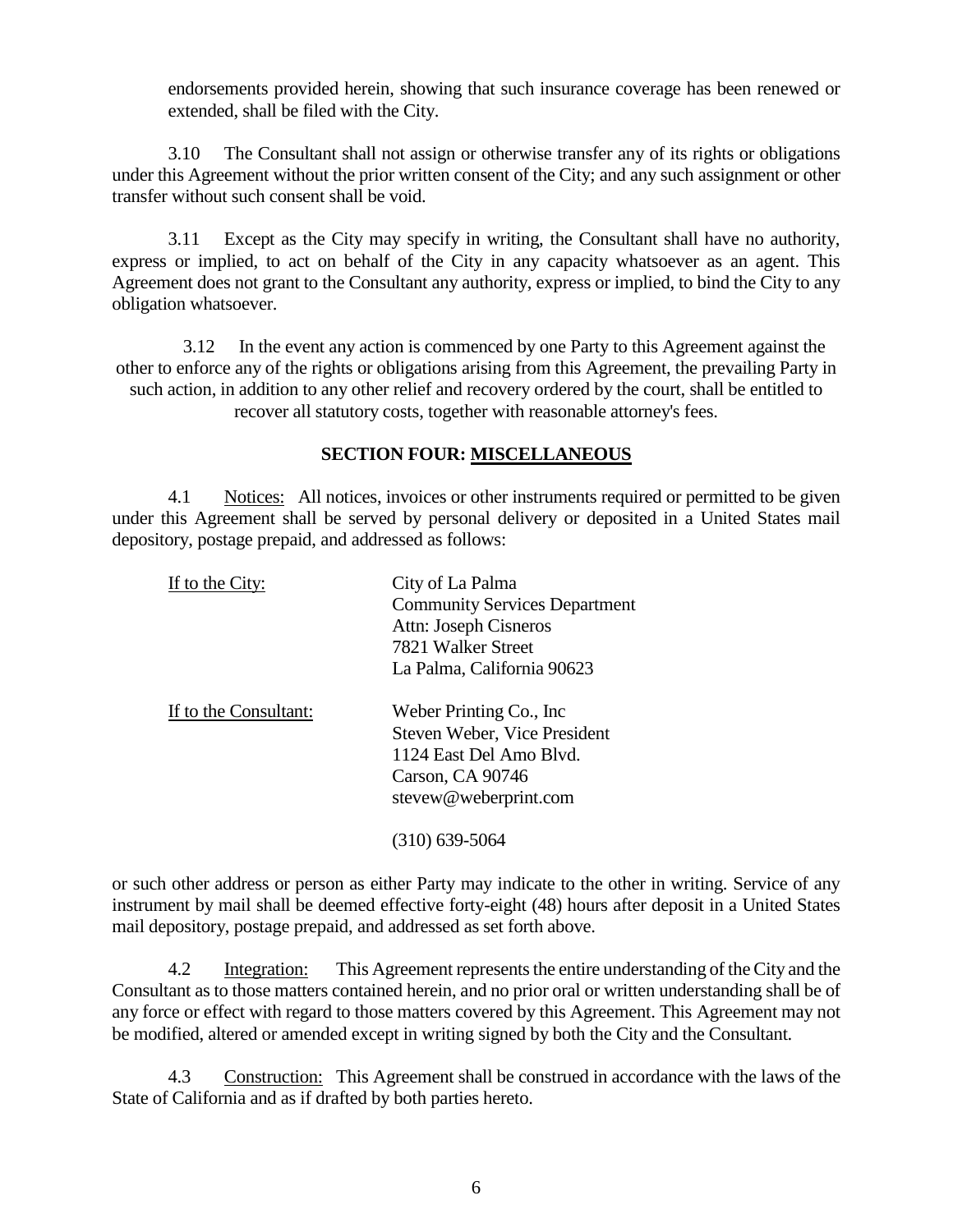4.4 Successors and Assigns: Subject to the provisions of Paragraphs 1.4 and 3.10 hereinabove, this Agreement, and all of the covenants, terms and conditions hereof, shall be binding upon, and inure to the benefit of, the City, the Consultant, and their respective successors and assigns.

4.5 Authority of Signatories: The persons executing this Agreement on behalf of the Parties hereto warrant that they are duly authorized to execute this Agreement on behalf of said Parties and that by so executing this Agreement the Parties are formally bound to the provisions of this Agreement.

IN WITNESS WHEREOF, this Agreement has been executed as of the date first written above.

## **CITY OF LA PALMA**

By \_\_\_\_\_\_\_\_\_\_\_\_\_\_\_\_\_\_\_\_\_\_\_\_\_\_\_\_\_\_\_\_\_\_\_\_\_

 Peter L. Kim Mayor

ATTEST:

Kimberly Kenney, CMC City Clerk

\_\_\_\_\_\_\_\_\_\_\_\_\_\_\_\_\_\_\_\_\_\_\_\_\_\_\_\_\_\_\_\_

### **WEBER PRINTING COMPANY, INC.**

By \_\_\_\_\_\_\_\_\_\_\_\_\_\_\_\_\_\_\_\_\_\_\_\_\_\_\_\_\_\_\_\_\_\_\_\_

Steve G. Weber, Vice President

By \_\_\_\_\_\_\_\_\_\_\_\_\_\_\_\_\_\_\_\_\_\_\_\_\_\_\_\_\_\_\_\_\_\_\_\_\_

Rick Weber, President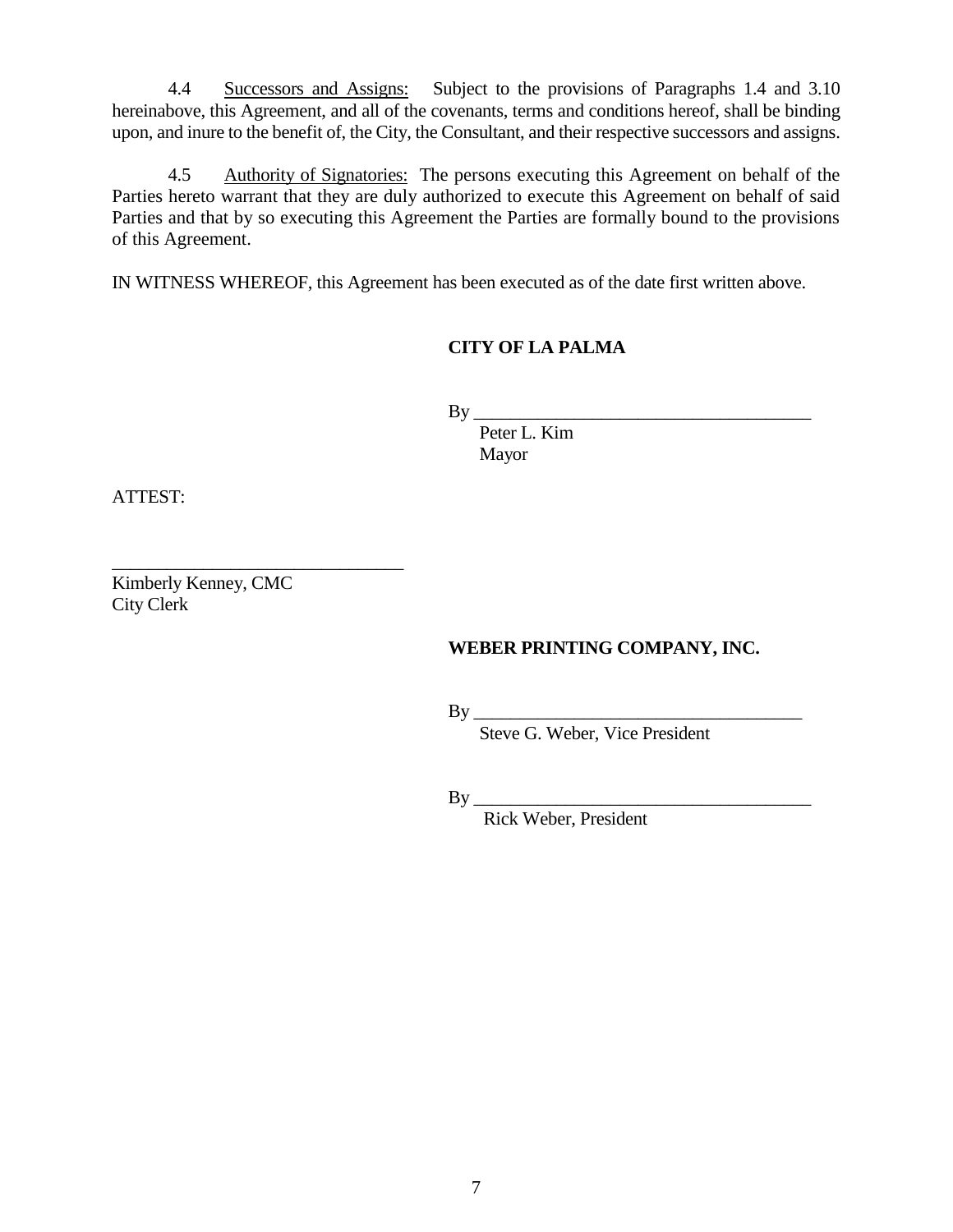## **EXHIBIT A**

#### Scope of Work

#### **SCOPE OF WORK: La Palma Mosaic**

The selected Contractor shall be responsible for providing appropriate services to print the publication, prepare the publication for bulk mail, and deliver the publication to the United States Postal Service office in Buena Park, California, and subsequently deliver the publication to the Community Services Office (7921 Walker Street), per the project requirements.

The City's graphic designer shall provide print quality cover and book content for each brochure issue and shall electronically deliver (e.g. dropbox.com) to the Contractor for printing and mail preparation and post office delivery. **EACH ISSUE SHALL BE MAILED TO ALL RESIDENTIAL AND COMMERCIAL BUSINESS ADDRESSES WITHIN THE CITY OF LA PALMA.** Other forms of content collaboration may be considered by the City. Following Award of Contract, content delivery methods shall be arranged and finalized for the remainder of the contract.

- 1. Contractor shall print and mail four (4) seasonal brochures (*La Palma Mosaic*) according to the following printing specifications:
	- **a. Spring (Feb. - Apr.) & Fall (Aug. - Oct.):**
		- **Page Count**: 20 book pages and 4 cover pages. Total 24 pages. (*Page count may vary*)
		- **Trim Size**: 8.5'' (inches) width by 11" (inches) length.
		- **Bindery**: Saddle Stitch and Trim.
		- **Paper Stock**: All brochures shall be printed on #3 Offset White Paper.
			- o **Cover** 80# Gloss Cover with a 4 Color Process, Full Bleed.
			- o **Book** 80# Gloss Book with a 4 Color Process, Full Bleed.
		- **Proofs**: Composite Specification for Web Offset Publications (SWOP) Certified Match print and Digital Blue Line proof. *Note: A print copy proof MUST be approved and signed by City Staff prior to printing.*
		- **Quantity**: 6,000 (Approximately 5,600 brochures to Buena Park Post Office and the remaining brochures to the Community Services Office).
		- **Mailing / Delivery**: Extended Carrier Route Walking Sequence Saturation (ECRWSS) or Every Door Direct Mail (EDDM) with facing slips using the City's postal Permit Number 49. One (1) delivery/drop-off to the Buena Park Post Office and one (1) delivery/drop-off to the Community Services Office.
		- **Postage**: Use City's prepaid postage account as follows:

#### PRSRT STD U.S. Postage PAID Buena Park, CA Permit No. 49

- Bundle Type: Double-banded bundle tie in convenient count.
- Sales Tax: Charged on City office copies only.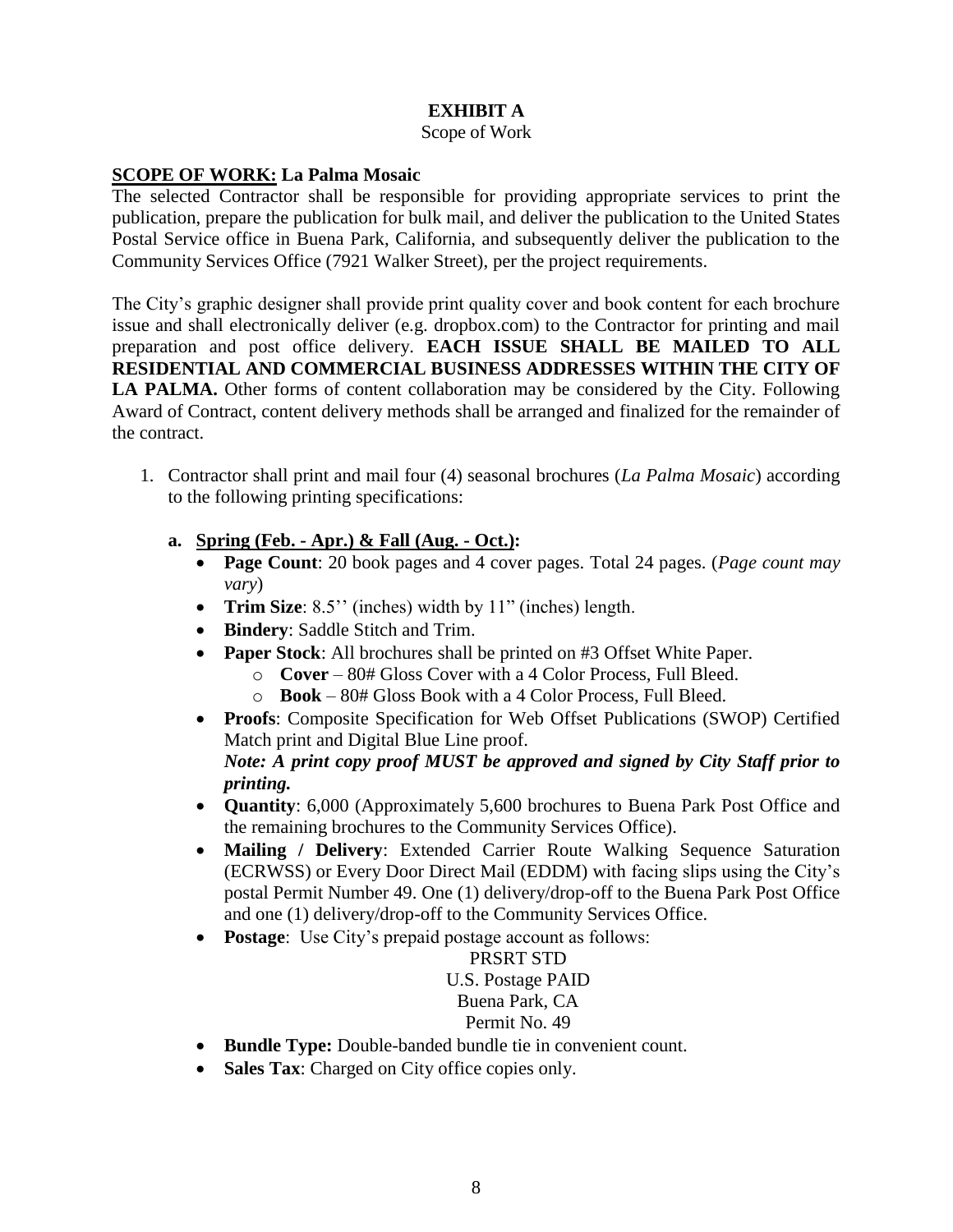## **b. Winter (Nov. - Jan.):**

All printing and mailing / delivery specifications are the same as above, except for the following:

- **Page count**: 24 text pages, 4 cover pages, and 16-page insert. (*Page count may vary*)
- **Quantity**: 6,000 (Approximately 5,600 brochures with 16-page insert to Buena Park Post Office, remaining brochures with inserts to the Community Services Office).

## **c. Summer (May - Jun.):**

All printing and mailing / delivery specifications are the same as above, except for the following:

- **Page count**: 24 text pages, 4 cover pages, and 4 page insert (summer).
- **Quantity**: 6,300 and 100 separate, summer inserts (Approximately 5,600 brochures with page insert to Buena Park Post Office, remaining brochures with inserts to Community Services Office. Print and delivery an extra 100 separate, summer inserts to the Community Services Office).
- 2. Work Process
	- a. Once the City has provided the digital color-separated, camera-ready, laser printed pages, the Contractor shall create the Blue Line Proof.
	- b. The Contractor shall delivery the Blue Line Proof within four (4) business days of receipt of pages, in person, to the City for approval by City Staff.
	- c. If there are any changes, the Contractor shall make the changes and send proof back to the City for final approval and acceptance of changes.
- 3. Mailing

6,000 (Spring, Fall, Winter), 6,300 (Summer) brochures per USPS regulations for Standard Simplified mail, one (1) delivery to U.S. Post Office in Buena Park, CA (Using the City's Postal Permit Number 49).

- 4. Once the Blue Line Proof has been approved and signed by City Staff, the Contractor shall print and mail the completed brochures within ten (10) business days. One (1) delivery/drop-off to the U.S. Post Office in Buena Park, CA, and one (1) delivery/drop-off to the Community Services Office (7821 Walker Street).
	- a. The Contractor shall confirm, in writing (via email), delivery to the Post Office and postal cost.

## **SCOPE OF WORK: Various City Mailers**

Occasionally, the City requires printing, mail preparation, and Post Office delivery services for postcards, flyers, and various mailers sent to the City's residential and commercial addresses.

- 1. The City's graphic designers shall provide the artwork files. The Contractor shall proof the files and provide confirmation via email with an attachment of the print proof. Print specifications may vary and will be provided by the City for each mailer.
	- a. If requested, the Contractor shall provide a printed hard-copy of the mailer to the City for approval.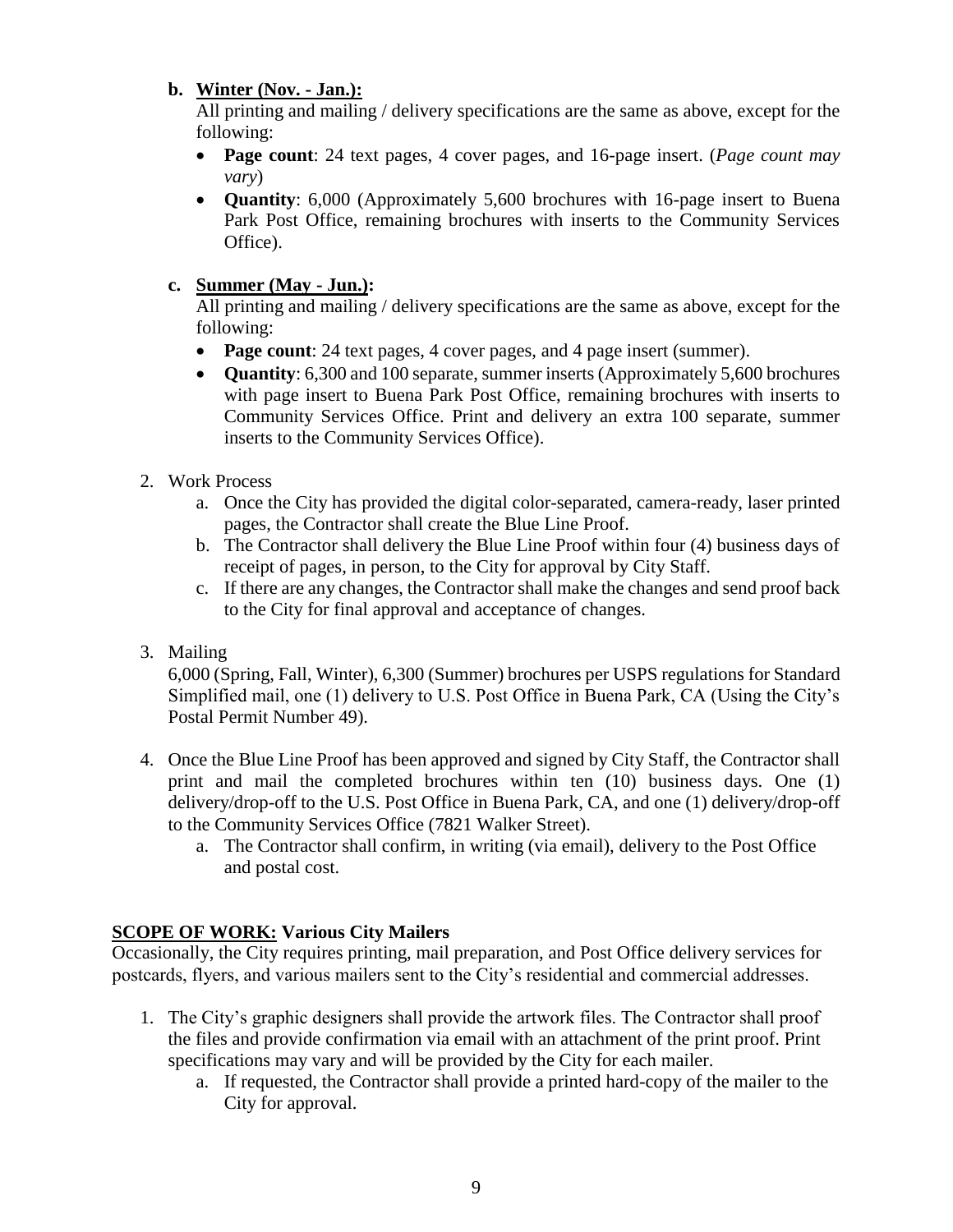- 2. The Contractor shall print the mailer, bundle and deliver to the Buena Park Post Office within 5 business days.
	- a. **Mailing / Delivery**: Extended Carrier Route Walking Sequence Saturation (ECRWSS) or Every Door Direct Mail (EDDM) with facing slips using the City's postal Permit Number 49.
	- b. **Postage**: Use City's prepaid postage account as follows:

PRSRT STD U.S. Postage PAID Buena Park, CA Permit No. 49

- c. **Bundle Type:** Bundle tie in convenient count.
- d. **Sales Tax**: Charged on City office copies only.
- 3. The Contractor shall confirm, in writing (via email), delivery to the Post Office and postal cost.

The Contractor shall also deliver mailers to the Community Center (7821 Walker Street) for office use and display